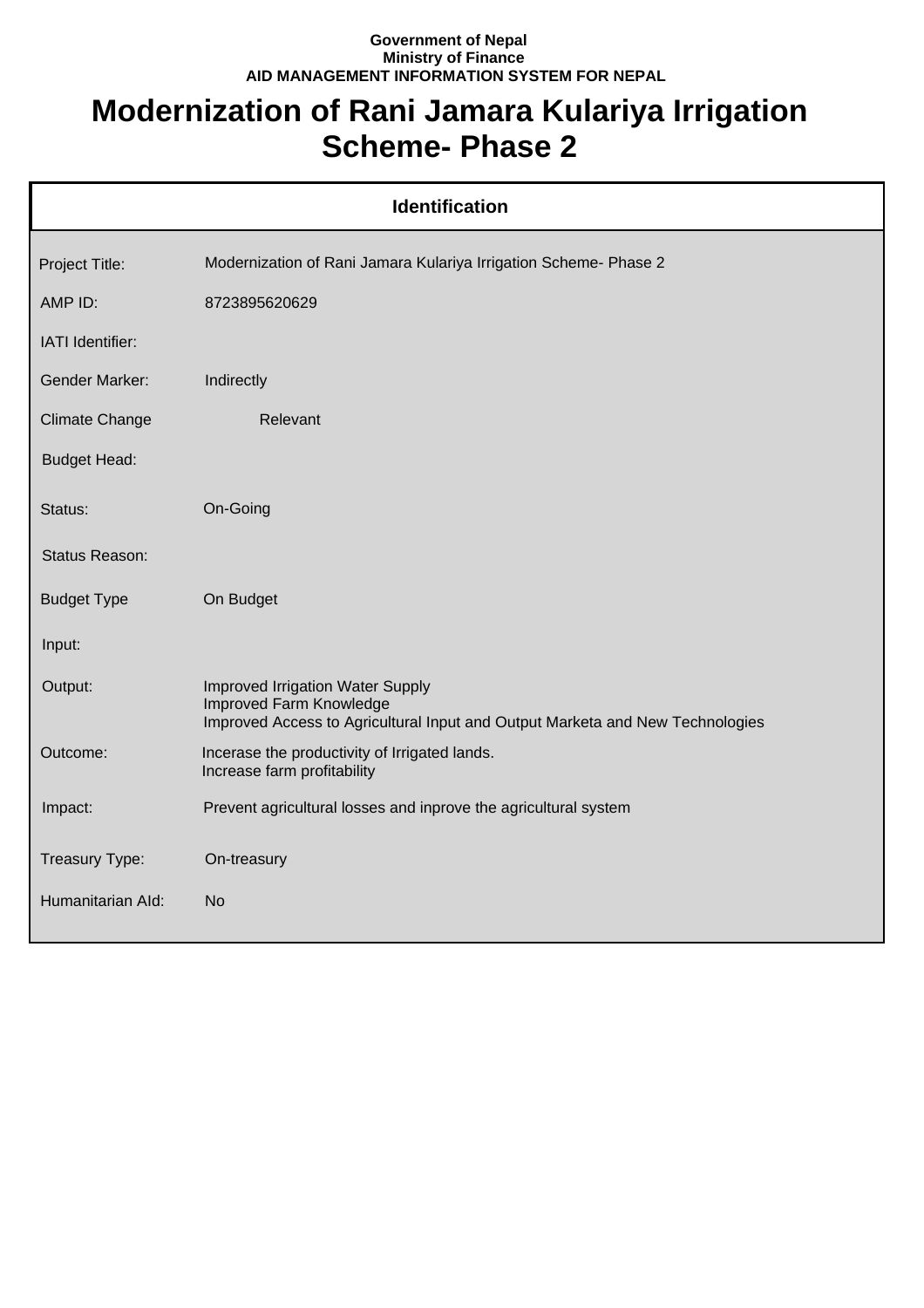| Location |            |
|----------|------------|
| Location | Percentage |
| Mahakali | 100.0%     |

| <b>National Plan</b>                                                                                                             |            |
|----------------------------------------------------------------------------------------------------------------------------------|------------|
| Program                                                                                                                          | Percentage |
| [Agriculture and Food Security ] [ Macroeconomic Policy and Economic Development Policy<br>  [ National Development Plan (NDP) ] | 100.0%     |

| <b>Sector</b>                            |            |
|------------------------------------------|------------|
| Sector                                   | Percentage |
| Nepal Sector Classification IRRIGATION 0 | 100.0%     |

| <b>Implementing/Executing Agency</b>               |        |  |
|----------------------------------------------------|--------|--|
| <b>Implementing Agency</b>                         |        |  |
| Ministry of Energy, Water Resources and Irrigation | 100.0% |  |
| <b>Executing Agency</b>                            |        |  |
| Ministry of Energy, Water Resources and Irrigation | 100.0% |  |
| <b>Responsible Organization</b>                    |        |  |
| Ministry of Finance                                | 0.0%   |  |
| Donor                                              |        |  |
| International Development Association              | 0.0%   |  |

| <b>Funding</b>                               |                       |                    |                               |            |                     |
|----------------------------------------------|-----------------------|--------------------|-------------------------------|------------|---------------------|
| Transaction<br>Date                          | Type of<br>Assistance | Mode of<br>Payment | Post Earthquake<br>Assistance | Commitment | <b>Disbursement</b> |
| <b>International Development Association</b> |                       |                    |                               |            |                     |
| <b>UNDISBURSED BALANCE</b>                   |                       | null               |                               |            |                     |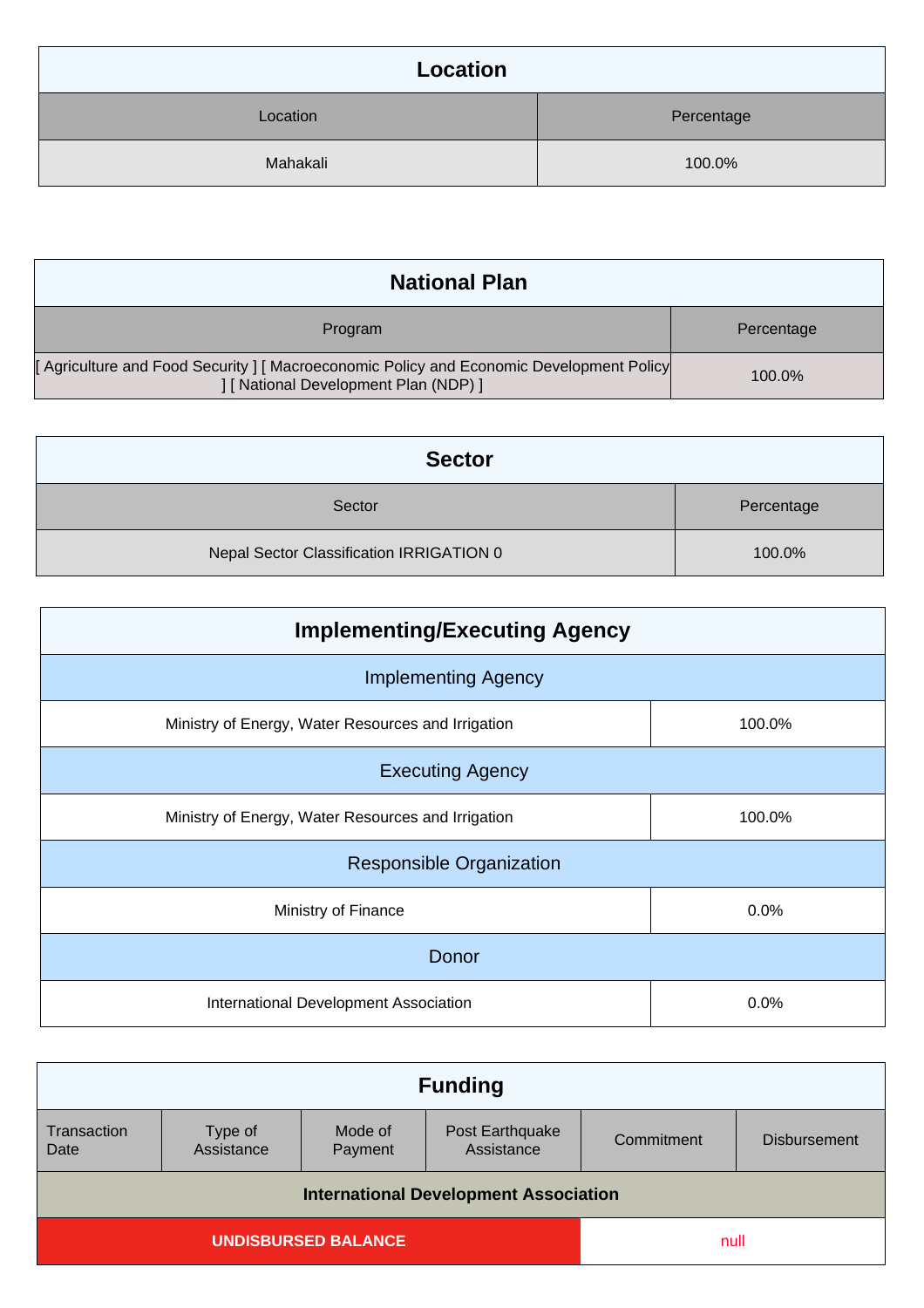| Transaction<br>Date                           | Type of<br>Assistance                | Mode of<br>Payment | Post Earthquake<br>Assistance | Commitment   | Disbursement |
|-----------------------------------------------|--------------------------------------|--------------------|-------------------------------|--------------|--------------|
|                                               |                                      |                    | <b>Actual</b>                 |              |              |
| 7/18/2018                                     | Concessional Loan Cash<br>Assistance |                    | No                            | 66,000,000   | 0            |
| 6/30/2019                                     | Concessional Loan Cash<br>Assistance |                    | No                            | 10           | 463,711      |
| 6/18/2020                                     | Concessional Loan<br>Assistance      | Cash               | No                            |              | 1,690,241    |
| 7/8/2020                                      | Concessional Loan<br>Assistance      | Cash               | No                            | $-5,000,000$ |              |
| 5/27/2021                                     | Concessional Loan Cash<br>Assistance |                    | No                            | 0            | 5,080,000    |
| Total                                         |                                      |                    | 61,000,000                    | 7,233,952    |              |
| Total (International Development Association) |                                      |                    | 61,000,000                    | 7,233,952    |              |
| <b>UNDISBURSED BALANCE</b>                    |                                      |                    | 53,766,048                    |              |              |

|                                | <b>Progress Achieved</b> |
|--------------------------------|--------------------------|
| Progress Achieved:             |                          |
| Key Problems:                  |                          |
| Steps Taken to Solve Problems: |                          |

|                                   | <b>Funding Information</b> |
|-----------------------------------|----------------------------|
| <b>Total Actual Commitment</b>    | 61,000,000                 |
| <b>Total Planned Commitment</b>   | $\Omega$                   |
| <b>Total Actual Disbursement</b>  | 7,233,952                  |
| <b>Total Planned Disbursement</b> | $\Omega$                   |
|                                   |                            |